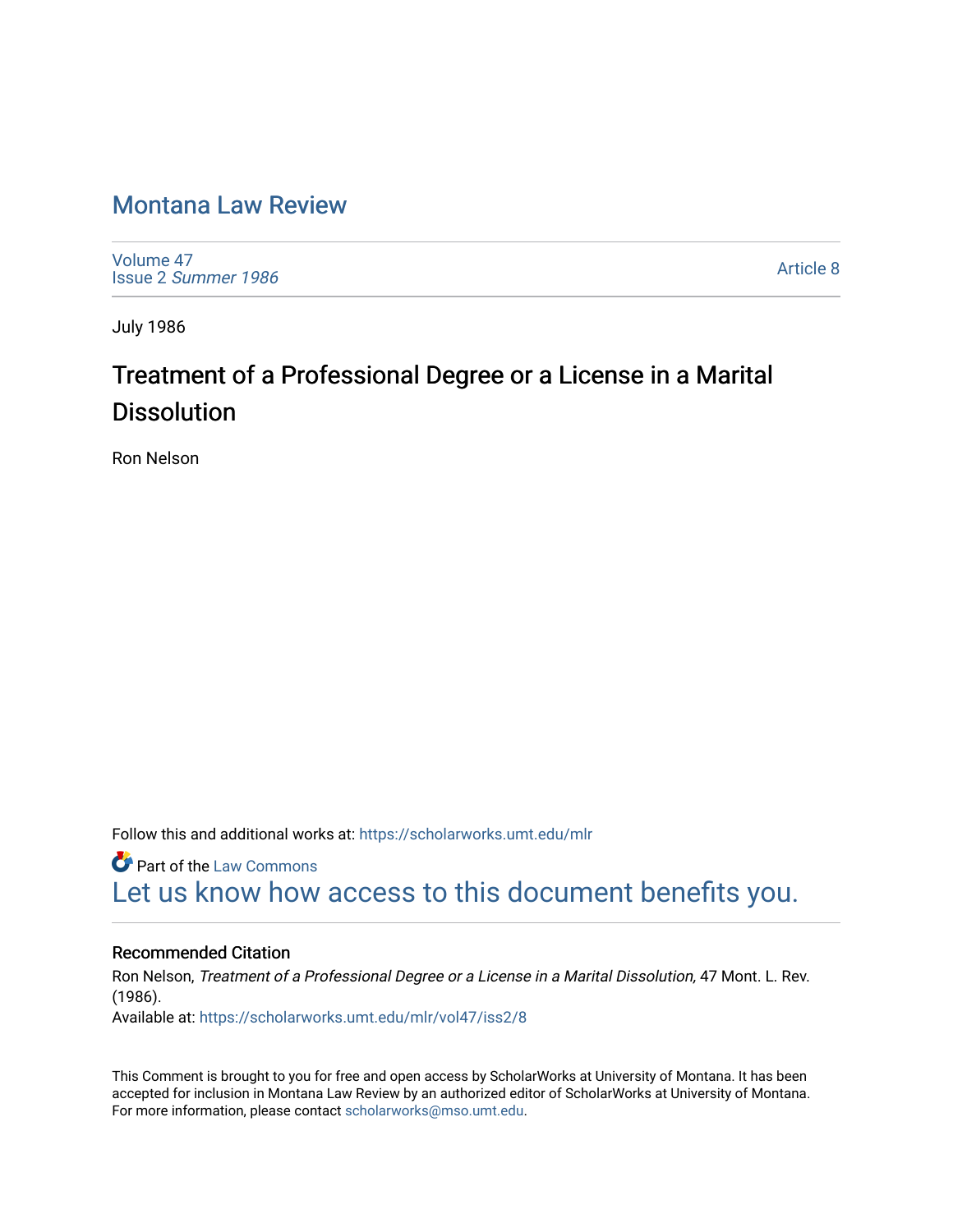# **TREATMENT OF A PROFESSIONAL DEGREE OR LICENSE IN A MARITAL DISSOLUTION**

## **Ron Nelson**

#### **I. INTRODUCTION**

Marital dissolutions often involve heated disputes over the division of tangible property. Fortunately, the Montana Legislature has provided a scheme for the division of tangible property.' The problems involved in a marital dissolution increase significantly when the dissolution occurs shortly after one spouse obtains a professional degree or license. The Washington Supreme Court has aptly described the typical situation:

A husband and wife make the mutual decision that one of them will support the other while he or she obtains a professional degree. The educational years will be lean ones for the family not only because of the heavy educational expenses, but also because the student spouse will be able to earn little or nothing. Moreover, the supporting spouse may be called upon to postpone his or her own education or to forgo promotions and other valuable career opportunities in order to find a job near the student spouse's school. These sacrifices are made in the mutual expectation that the family will enjoy a higher standard of living once the degree is obtained. But dissolution of the marriage intervenes. Because the family spent most of its financial resources on the degree, there may be few or no assets to be distributed. The student spouse has the degree and the increased earning potential that it represents, while the supporting spouse has only a dissolution decree.<sup>2</sup>

The inherent equitable, legal, and practical problems involved in this typical situation are obvious. Consequently, "[o]ne of the most intensely debated issues in matrimonial law today is whether a professional degree or license is property subject to equitable distribution upon divorce."3 The Montana Supreme Court has not squarely addressed this issue. This comment surveys the positions taken by other jurisdictions with respect to the treatment of a pro-

**<sup>1.</sup>** Montana has enacted the Uniform Marriage and Divorce Act which, *inter alia,* provides for the division of property upon dissolution. *See* **MONT. CODE ANN.** §§ 40-4-101 to 40- 4-225 **(1985).**

<sup>2.</sup> Washburn v. Washburn, **101** Wash. **2d 168, 173-74, 677 P.2d 152, 155** (1984).

**<sup>3.</sup>** Note, *Matrimonial Law-Equitable Distribution-Nature of a Professional Degree-Traditional Alimony Can be Restructured to Provide Reimbursement to a Spouse Who Supports His or Her Partner in the Quest for an Advanced Degree,* 14 **SETON HALL** 437 (1984).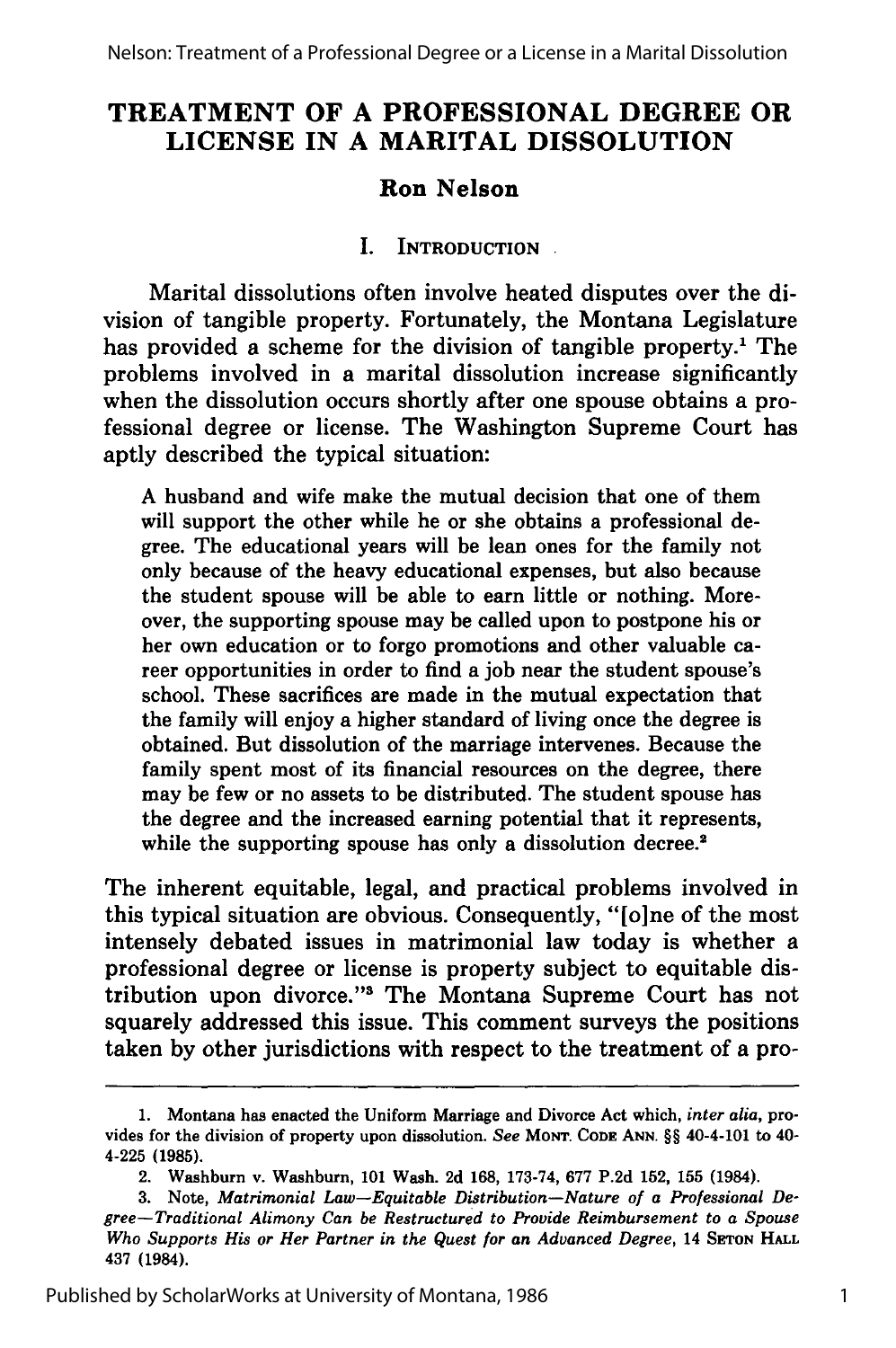fessional degree or license in a marital dissolution,<sup>4</sup> and discusses how present law in Montana may influence the Montana Supreme Court.

450

#### II. **OTHER JURISDICTIONS**

Although a large number of jurisdictions have addressed the treatment of a professional degree or license in a marital dissolution, there is no uniform rule.<sup>5</sup> Where the question is one of first impression, supporting spouses have typically argued that a professional degree or license is property subject to equitable distribution. Courts rarely accept this argument. Only a few opinions and notable dissents have adopted this position. On the other end of the scale, only a few opinions completely disregard the existence of a spouse's professional degree or license. The majority of cases hold that a professional degree or license is not property, but provide for some consideration of the degree or license.

#### *A. Professional Degree or License as Property*

#### *1. The Minority View: Existence of Property Rights in a Professional Degree or License*

The obvious value of a professional degree or license is the enhanced earning capacity which attaches to the degree or license.<sup>6</sup> It is this aspect of a professional degree or license which supporting spouses seek to capture by characterizing a degree or license as "property." As mentioned above, only a few cases and dissenting opinions characterize a professional degree or license as "property."7 Although these decisions clearly represent the minority po-

<sup>4.</sup> Several states now have statutes which specifically address the treatment of a professional degree or license in a marital dissolution. Consequently, some of the case law mentioned in this article may be superceded by statute. Because Montana does not have a similar provision (and none is on the legislative horizon), this article will focus solely on the judicial development of rules.

<sup>5.</sup> Comment, *Equitable Interest in Enhanced Earning Capacity: The Treatment of a Professional Degree at Dissolution,* 60 WASH. L. REv. 431 (1984). Approximately 70 cases have involved a determination of how to treat a professional degree in a marital dissolution. *Id.* at 432 n.2,

*<sup>6.</sup> See, e.g., In re* Marriage of Aufmuth, 89 Cal. App. 3d 446, 461, 152 Cal. Rptr. 668, 678 **(1979):** "The value of a legal education lies in the potential for increase in the future earning capacity of the acquiring spouse made possible by the law degree and innumerable other factors and conditions which contribute to the development of a successful law practice."

<sup>7.</sup> *See In re* Marriage of Graham, 194 Colo. 429, 574 P.2d 75 **(1978)** (Corrigan, J., dissenting); *In re* Marriage of Hortsmann, 263 N.W.2d 885 (Iowa 1978); Inman v. Inman, 578 S.W.2d 266 (Ky. Ct. App. 1979); Hubbard v. Hubbard, 603 P.2d 747 (Okla. 1979); *Washburn,* 101 Wash. 2d 168, 677 P.2d 152 (Rossellini, J., dissenting).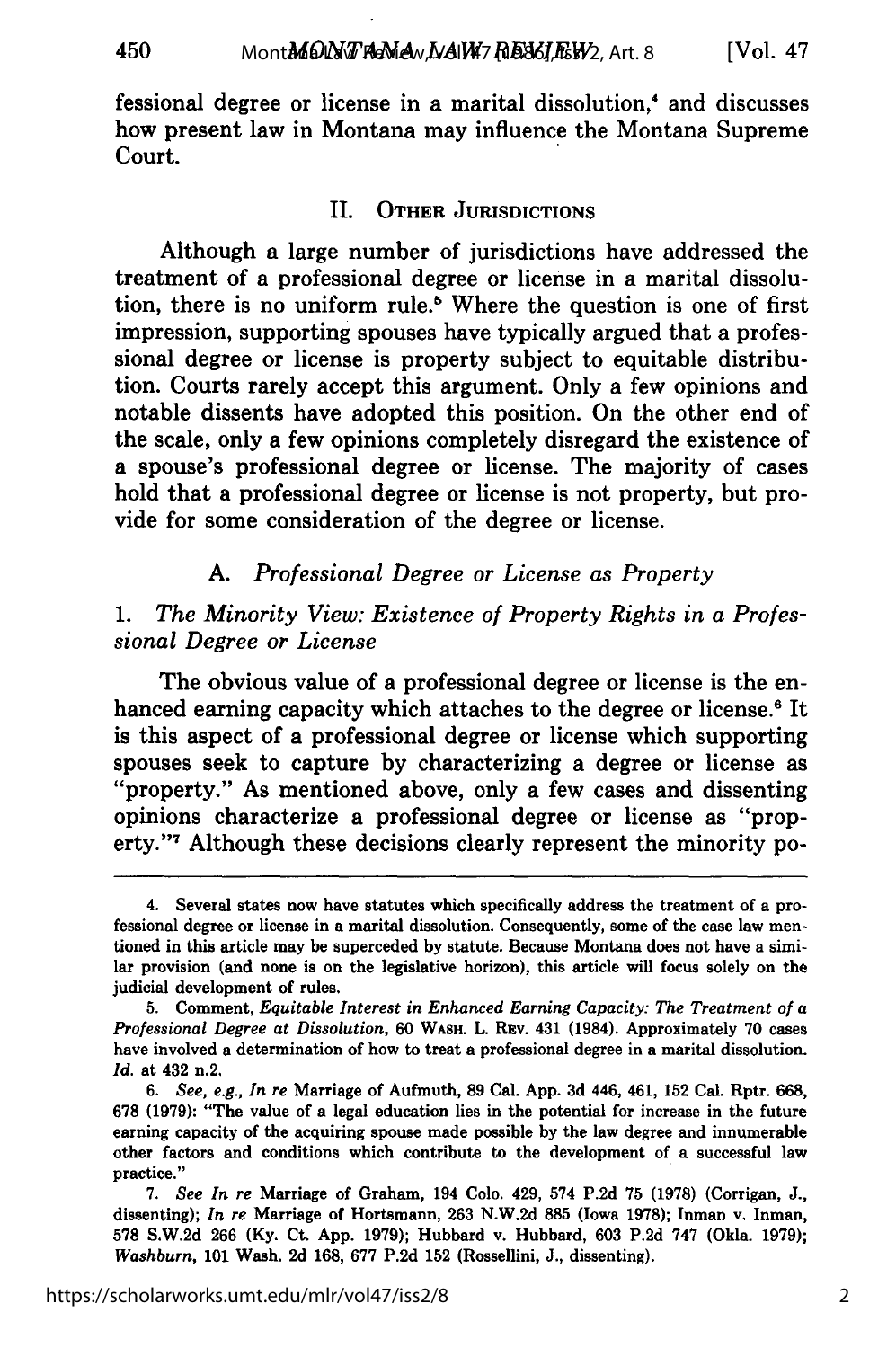sition, they make strong arguments for characterization of a professional degree or license as property.

An early Ohio Court of Appeals case provided the basis for subsequent cases to hold that a professional degree or license may be considered property. In *Daniels v. Daniels*,<sup>8</sup> the husband had acquired a medical degree and license during the couple's marriage. At the time of dissolution, the couple possessed relatively few tangible assets. In fact, the court noted that the principal marital asset was the husband's education.<sup>9</sup> Consequently, the trial court based its determination of alimony on the husband's future earning capacity. Upholding the trial court's determination, the Ohio Court of Appeals held, "[T]he right to practice medicine, being in the nature of a franchise, constitutes property which the trial court had a right to consider in making the award of alimony."'10 Although at the time of *Daniels* Ohio had a statute which specifically provided for consideration of earning capacity in determining the amount of alimony granted,<sup>11</sup> Daniels provided authority for courts to hold that a professional degree or license may be characterized as property subject to division in a marital dissolution.

In *In re Marriage of Hortsmann*,<sup>12</sup> the wife sought to characterize the husband's law degree as property. The Iowa Supreme Court did not expressly hold that a professional degree or license is property subject to division upon dissolution. Instead, the court held, "[I]t is the potential for increase in future earning capacity made possible by the law degree and certificate of admission conferred upon the husband with the aid of his wife's efforts which constitutes the asset for distribution by the court."<sup>13</sup> Thus, the trial court properly considered the student spouse's future earning capacity in determining a division of marital property or an award of alimony.1 *Hortsmann,* nevertheless, is often cited for its holding that a degree or license constitutes property.

Perhaps the strongest authority for characterization of a professional degree or license as property is found in the dissenting

**<sup>8.</sup>** 20 Ohio App. 2d 458, 185 N.E.2d 773 (1961).

<sup>9.</sup> *Id.* at \_\_\_\_, 185 N.E.2d at 775.

**<sup>10.</sup>** *Id.*

<sup>11.</sup> **Omo** REv. **CODE ANN.** § 3105.18 (Page 1980) provides: "The court of common pleas may allow alimony as it deems reasonable to either party, having due regard to property which came to either by their marriage, the earning capacity of either and the value of real and personal estate of either, at the time of the decree."

<sup>12.</sup> *In re* Marriage of Hortsmann, 263 N.W.2d **885** (Iowa 1978).

<sup>13.</sup> *Id.* at 891.

<sup>14.</sup> *Id.*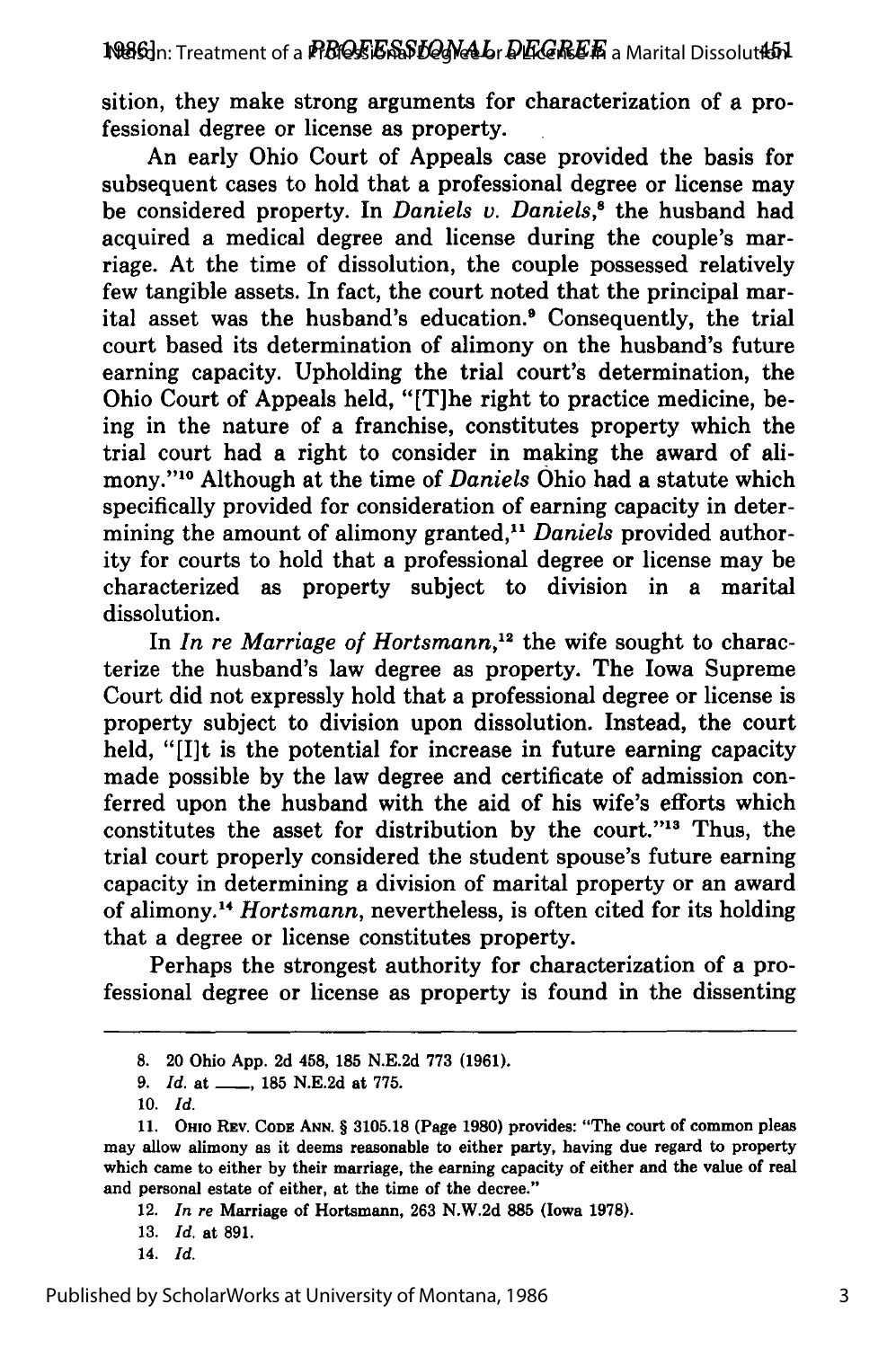opinion of *In re Marriage of Graham,15* the most frequently cited case for the proposition that a degree or license does not constitute property. 16 In *Graham,* the parties sought a joint dissolution after six years of marriage. During the marriage the husband completed his undergraduate degree and obtained an M.B.A. While the husband completed his education, the wife was the principal wage earner and took care of most of the family chores. At the time of the dissolution proceeding, the couple had very few tangible assets. Mrs. Graham claimed that the court should characterize her husband's professional degree as property and divide it accordingly. The trial court agreed with the wife and awarded her a lump sum representing the value of her share of the degree.<sup>17</sup> The Colorado Court of Appeals reversed, holding that a degree is not property, but that it may be considered in determining maintenance or an equitable division of property.18

In an en banc hearing, the Colorado Supreme Court, by a 4-3 vote, held that the husband's professional degree could not be characterized as property. 19 In the dissenting opinion, Justice Carrigan noted, "As a matter of economic reality the most valuable asset acquired by either party during the six-year marriage was the husband's increased earning capacity."<sup>20</sup> He then redefined the issue: "The issue . **.** . is whether traditional, narrow concepts of what constitutes 'property' render the courts impotent to provide a remedy for an obvious injustice. In cases such as this, equity demands that courts seek extraordinary remedies to prevent extraordinary injustice."<sup>21</sup> Justice Carrigan noted that Colorado has long held that future earning capacity may be considered in determining property division and maintenance awards.<sup>22</sup>

Like the court in *Hortsmann,* the minority in *Graham* held that it is not the degree or license, but the enhanced earning capacity, which constitutes property.<sup>23</sup> The minority then analogized

21. *Id.*

452

<sup>15. 194</sup> Colo. 429, 574 P.2d 75 (1978) (en banc).

<sup>16.</sup> The majority's reasoning in holding that a professional degree or license does not constitute property will be discussed *infra.*

<sup>17.</sup> The trial court determined the value of the husband's degree to be \$82,836 and awarded the wife \$33,134 payable in monthly installments of \$100.

**<sup>18.</sup>** *Graham,* 194 Colo. at 430, 574 P.2d at 75.

<sup>19.</sup> *Id.* at 432, 574 P.2d 77 (professional degree has none of the traditional attributes of property).

<sup>20.</sup> *Id.* at 434, 574 P.2d 78 (Carrigan, J., dissenting).

<sup>22.</sup> *Id.* The minority observed that the wife did not seek maintenance and presumably would not be eligible for maintenance because she was capable of self-support. *Id.* at 435, 574 P.2d 78-79 (Carrigan, J., dissenting).

<sup>23.</sup> *Id.*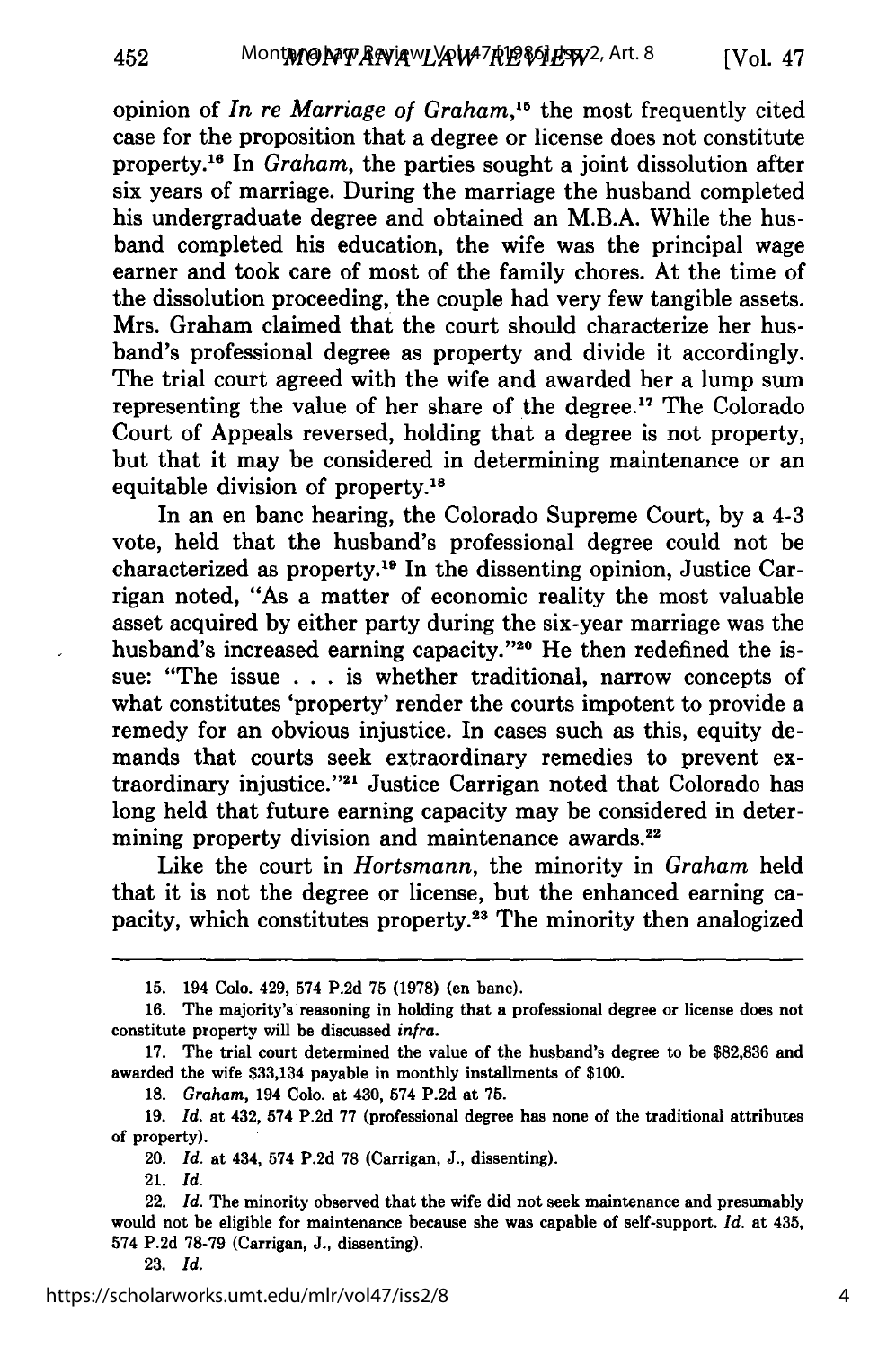**Nelson:** Treatment of a P**rofesional Degree or a Dina Professio**n Marital Dissoluti**q**ns

the treatment of future earning capacity in other areas of the law. It noted that in both tort and wrongful death actions, property rights exist in an individual's future earning capacity.<sup>24</sup> Thus, "[tihe day before the divorce the wife had a legally recognized interest in her husband's earning capacity."<sup>25</sup> Yet, upon dissolution of the marriage, the nondegree spouse's interest in this asset disappears.

Relying on the *Graham* dissent, the Oklahoma Supreme Court also characterized a spouse's future earning capacity, derived from the attainment of a professional degree or license during the course of a marriage, as a marital asset subject to equitable division. In *Hubbard v. Hubbard*,<sup>26</sup> the Oklahoma court noted:

While it is true that Dr. Hubbard's license to practice medicine is his own to do with as he pleases, it is nonetheless also true that Ms. Hubbard has an equitable claim to repayment for the investment she made in his education and training. To hold otherwise would result in the unjust enrichment of Dr. Hubbard. He would leave the marriage with an earning capacity increased by **\$250,000.00** which was obtained in substantial measure through the efforts and sacrifices of his wife. She, on the other hand, would leave the marriage without either a return on her investment or an earning capacity similarly increased through joint efforts.<sup>27</sup>

Recognizing that it would join a minority of jurisdictions, the court chose to characterize the enhanced earning capacity of a spouse's professional degree or license as marital property.<sup>28</sup>

In addition to the above cases, two other opinions adopting the minority position are noteworthy. In *Inman v. Inman*,<sup>29</sup> the Kentucky Court of Appeals held that property rights may exist in a professional degree or license. Like *Hortsmann* and the *Graham* dissent, courts uniformly cite *Inman* as representative of the minority view. The dissenting opinion from a recent Washington case, *Washburn v. Washburn,30* may ultimately prove to be the most persuasive authority in support of the minority position. Justice Rosellini, in his dissent, stated that he "would characterize the professional education as a marital asset in the context of in-

24. *Id.*

25. *Id.*

26. 603 P.2d 747, 751 (Okla. 1979).

30. 101 Wash. 2d 168, 677 P.2d 152 (Rosellini, J., dissenting).

Published by ScholarWorks at University of Montana, 1986

<sup>27.</sup> *Id.* at 750-51.

<sup>28.</sup> *Id.* at 751.

<sup>29. 578</sup> S.W.2d 266, 270 (Ky. Ct. App. 1979).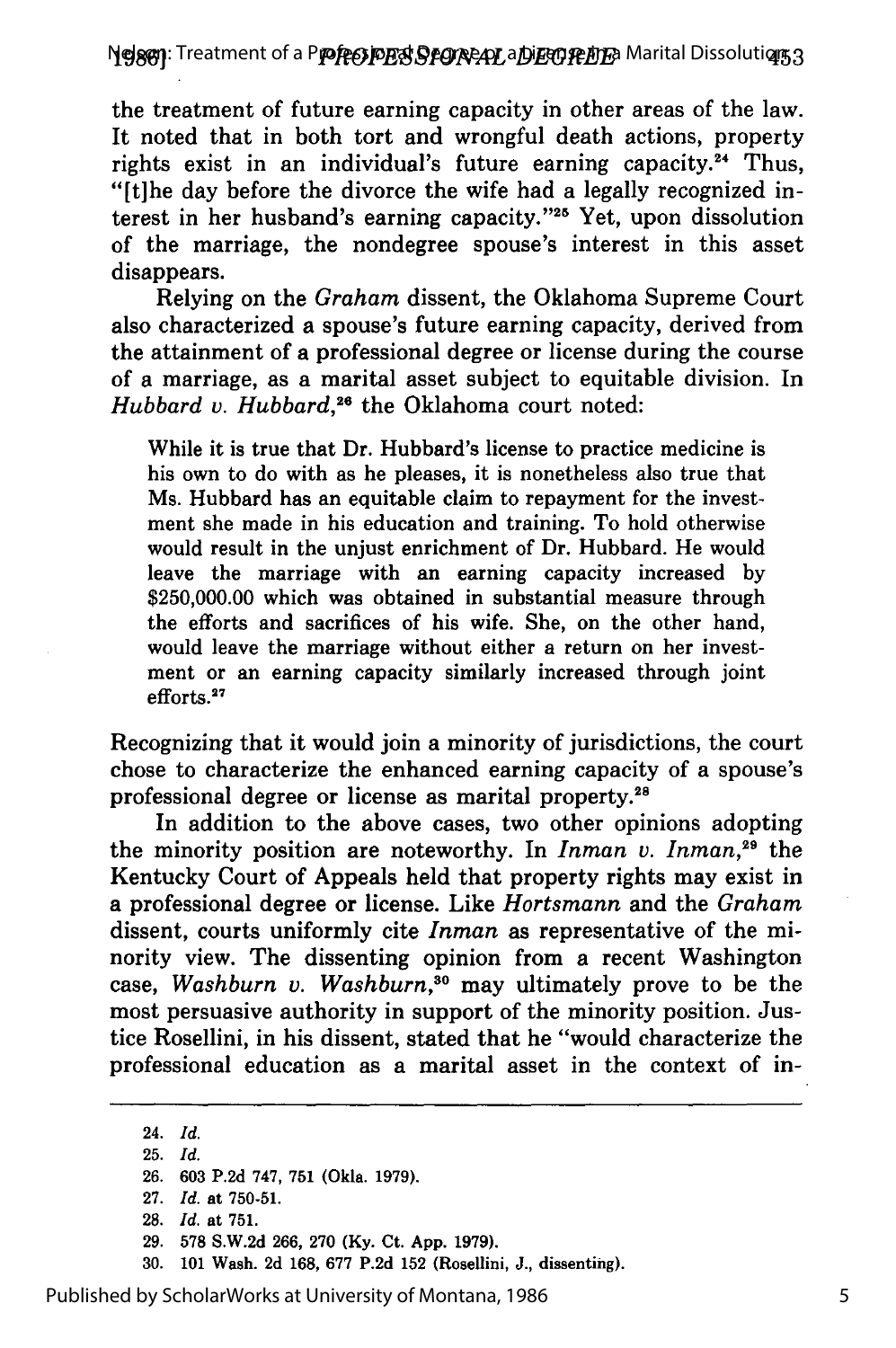Mon**ManANA RAM AW 4 REVELF NK**. 2, Art. 8 [Vol. **47**

creased earning capacity subject to distribution."<sup>31</sup> He argued that other accepted positions fail to take into account the supporting spouse's expectation of future economic benefit and that the majority view overstates the conceptual and practical problems of valuation.<sup>32</sup>

#### 2. *The Minority View: Valuation*

454

Once a court recognizes property rights in a professional degree or license, it must choose a method of valuation. Although several methods have been suggested, the minority jurisdictions have, for the most part, followed the method adopted by the Kentucky Court of Appeals in *Inman.* Under this method, the supporting spouse receives an amount equal to "the amount spent for direct support and school expenses during the period of education, plus reasonable interest and adjustments for inflation."<sup>33</sup> The minority view treats the supporting spouse's interest in the student spouse's degree or license as an investment which the supporting spouse may recapture along with inflationary growth and a reasonable return.

Addressing the problem of valuation, the dissent in *Washburn* recommended a method of valuation similar to that used in wrongful death actions. Although Justice Rosellini looked to the nonstudent spouse's expectation in contributing to the student spouse's degree, he did not propose to rely on a quantitative determination of the nonstudent spouse's contribution to the professional degree. Instead, he proposed that the value of the degree or license be determined by comparing "the student spouse's earning capacity at the time of marriage with that at the time of dissolution or permanent separation."<sup>34</sup> Justice Rosellini noted that this method of valuation is common, and it presents problems with which the courts have already dealt. "Because this method of calculation is akin to the method used to ascertain damages for loss of earnings in a tort or wrongful death action, a body of knowledge already exists in the field of economics to make this type of determination. '35

35. *Id.* at 193, 677 P.2d at 165-66.

<sup>31.</sup> *Id.* at 190, 677 P.2d at 164.

<sup>32.</sup> *Id.* at 191, 677 P.2d at 165.

<sup>33.</sup> *Inman,* 578 S.W.2d at 269.

<sup>34.</sup> *Washburn,* 101 Wash. 2d at 192, 677 P.2d at 165 (Rosellini, J., dissenting). Justice Rosellini also noted that with the passage of time after the degree is obtained, the nonstudent spouse realizes increasing benefit from the professional degree or license. This realization of benefit, he argued, should be taken into account in determining the nonstudent spouse's share of the professional degree or license. *Id.* at 193, 677 P.2d at 165.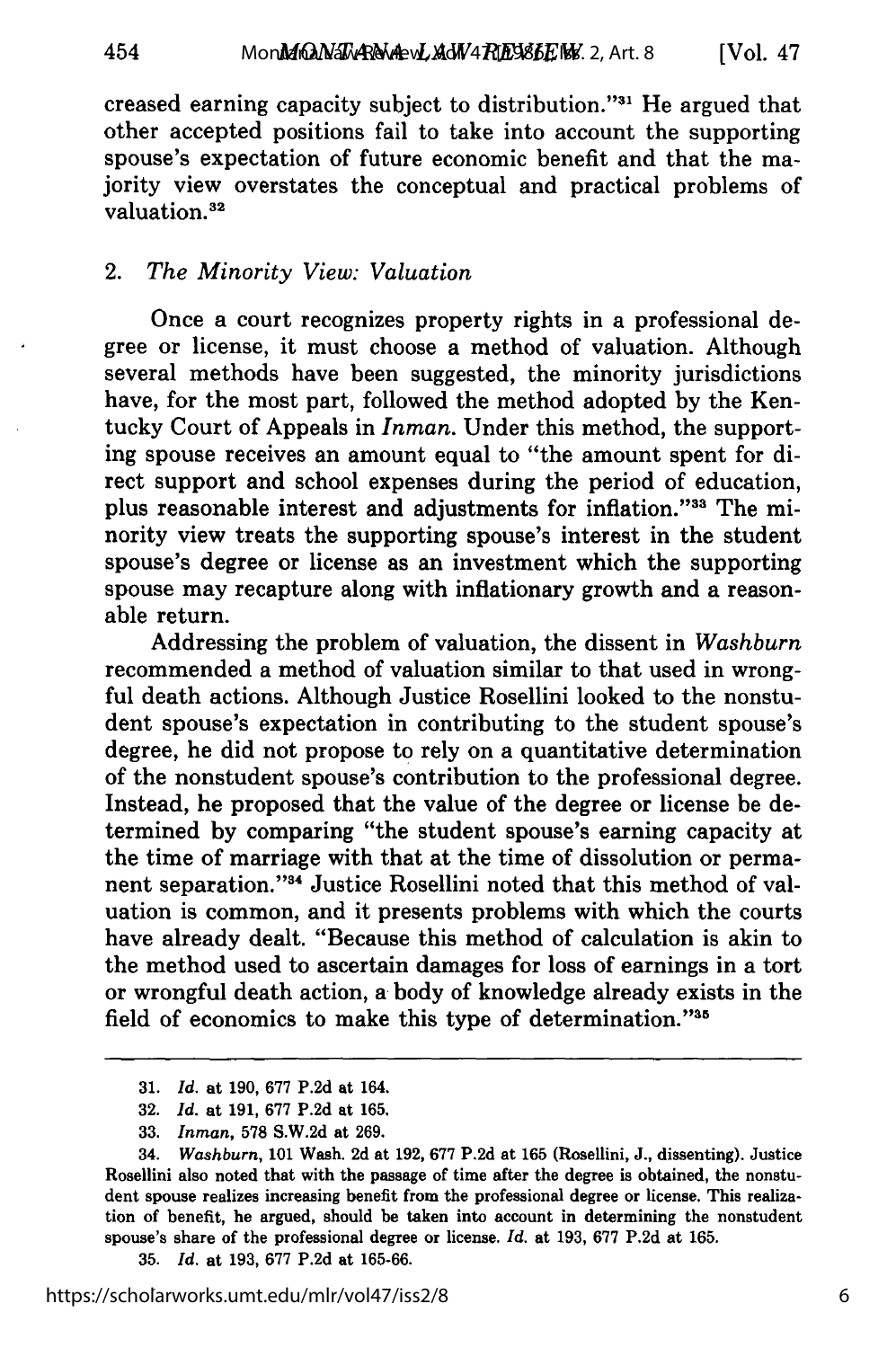#### *B. The Majority View: Professional Degree or License Is Not Property*

The courts generally base their refusal to characterize a spouse's professional degree or license as property on a combination of factors. First, by its nature, a professional degree or license is uniquely personal. Thus, it lacks one of the fundamental characteristics of property-the ability to separate ownership from the owner. Although a spouse may provide financial and emotional support, the degree is largely the result of the student spouse's efforts and background. The student spouse may sell or transfer the product of his degree or license. Yet, he cannot sell or transfer his education or the consequent enhanced earning capacity. Second, most courts are reluctant to treat the marital relationship as a business venture. The majority of courts argue that characterizing the professional degree or license as property would reduce the marriage to an investment in which the nonstudent spouse invests in the student spouse's education. Finally, the courts also emphasize the speculative nature of a professional degree or license. It is, at best, difficult to fix the future value of a professional degree or license. Further, if a court fixes the value of the student spouse's degree or license before the benefits of the degree or license are realized, the student spouse could be forced to pay for an asset that may never exist.

Although most courts refuse to characterize a professional degree or license as property, typically, they will consider the supporting spouse's contribution to the student spouse's attainment of his degree or license. Recognizing that marital dissolution is an equitable proceeding, the courts have fashioned remedies to prevent clear inequities. Thus, while an attempt to characterize a professional degree or license as property may fail, the supporting spouse has other remedies available.

*In re Marriage of Graham"6* is the leading case following the majority view that a professional degree or license does not constitute marital property. In *Graham,* the wife supported the husband and contributed substantially to his education throughout most of the marriage.<sup>37</sup> At the time of the dissolution, the parties had no significant marital assets.<sup>38</sup> Thus, the wife urged the trial court to

38. *Id.*

<sup>36. 194</sup> Colo. 429, 574 P.2d 75.

**<sup>37.</sup>** The length of the marriage was **six** years. For approximately three and one-half years of the marriage, the wife worked as an airline stewardess while the husband obtained an engineering degree and eventually an M.B.A. Shortly after the husband obtained his M.B.A., the parties filed a joint petition for dissolution. *Id.* at 431, 574 **P.2d** at **76.**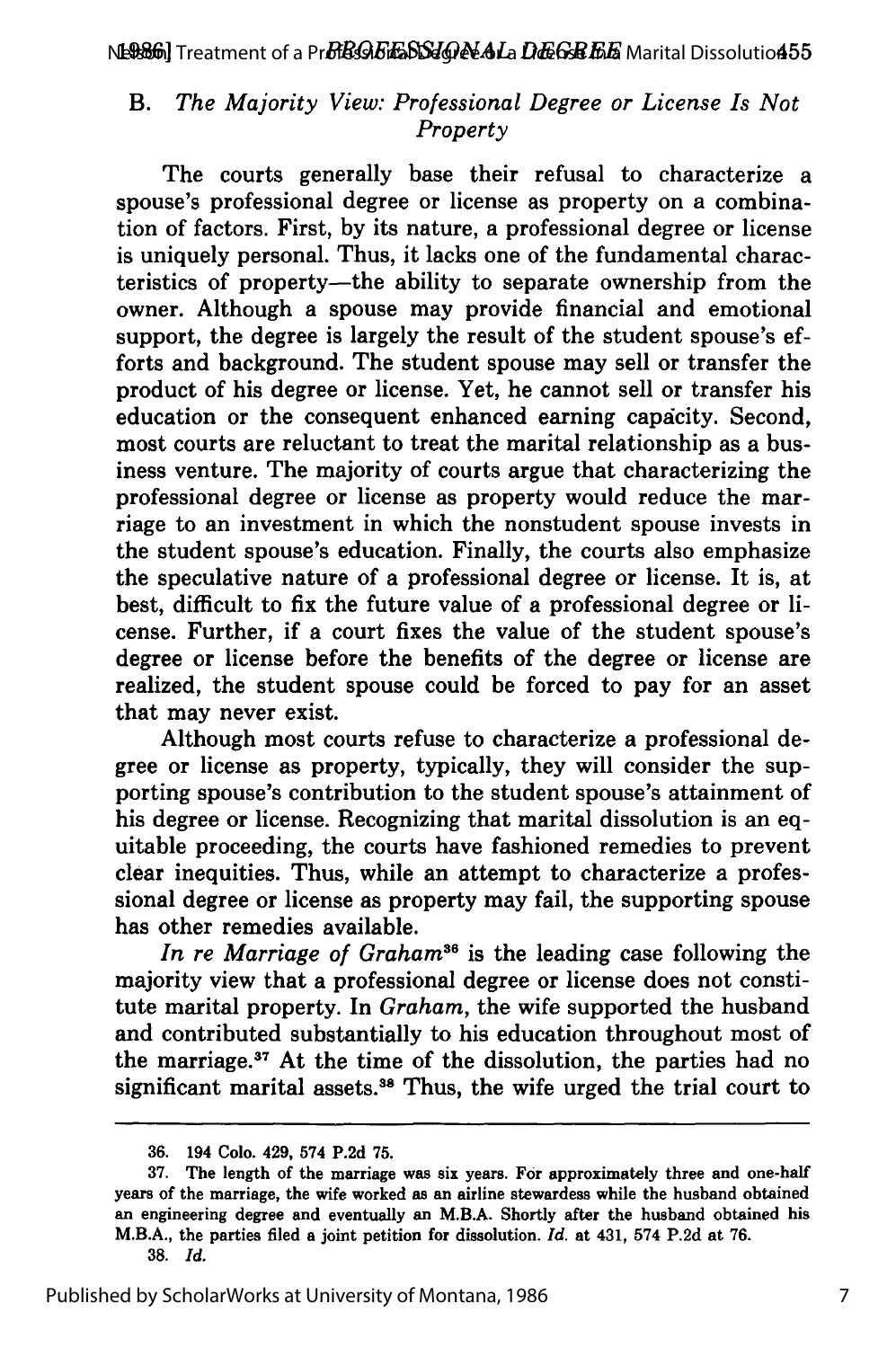characterize her husband's professional degree as property which the court should distribute. The trial court agreed, holding that "an education obtained by one spouse during a marriage is jointlyowned property to which the other spouse has a property right."39

**.** On appeal, the Colorado Supreme Court noted that the definition of property was intended to be broad. "[I]t embraces anything and everything which may belong to a man and in the ownership of which he has a right to be protected by law."<sup>40</sup> The court, however, also noted that there must be limits on what may be included in the definition of property." The court refused to extend the limits of the definition of property to include a professional degree.

An educational degree, such as an M.B.A., is simply not encompassed even by the broad views of the concept of "property." It does not have an exchange value or any objective transferable value on an open market. It is personal to the holder. It terminates on death of the holder and is not inheritable. It cannot be assigned, sold, transferred, conveyed, or pledged. An advanced degree is a cumulative product of many years of previous education, combined with diligence and hard work. It may not be acquired by the mere expenditure of money. It is simply an intellectual achievement that may potentially assist in the future acquisition of property. In our view, it has none of the attributes of property in the usual sense of that term.<sup>42</sup>

Although the court held that the definition of property does not include a professional degree or license, it did provide the supporting spouse a remedy. In dicta; the court noted that the trial court could consider a spouse's contribution to the other spouse's education in determining the property division or the amount of maintenance.<sup>43</sup>

The New Jersey Supreme Court has expanded the reasoning of *Graham.* In *Mahoney v. Mahoney,""* the court noted that its legislature also intended the term "property" to be broadly defined.<sup>45</sup> Yet, the definition was not so broad as to include a professional degree or license.46 Although the court cited language from *Graham,* its major emphasis was on the speculative nature of a profes-

456

<sup>39.</sup> *Id.*

<sup>40.</sup> *Id.* at 432, 574 P.2d at 76 (quoting Las Animas County High School Dist. v. Raye, 144 Colo. 367, 356 P.2d 237 (1960)).

<sup>41. 194</sup> Colo. at 432, 574 P.2d at 76.

<sup>42.</sup> *Id.,* 574 P.2d at 77.

<sup>43.</sup> *Id.* at 433, 574 P.2d at 78.

<sup>44. 91</sup> N.J. 488, 453 A.2d 527 **(1982).**

<sup>45.</sup> *Id.* at 495, 453 A.2d at 531.

<sup>46.</sup> *Id.* at 496-97, 453 A.2d at 532.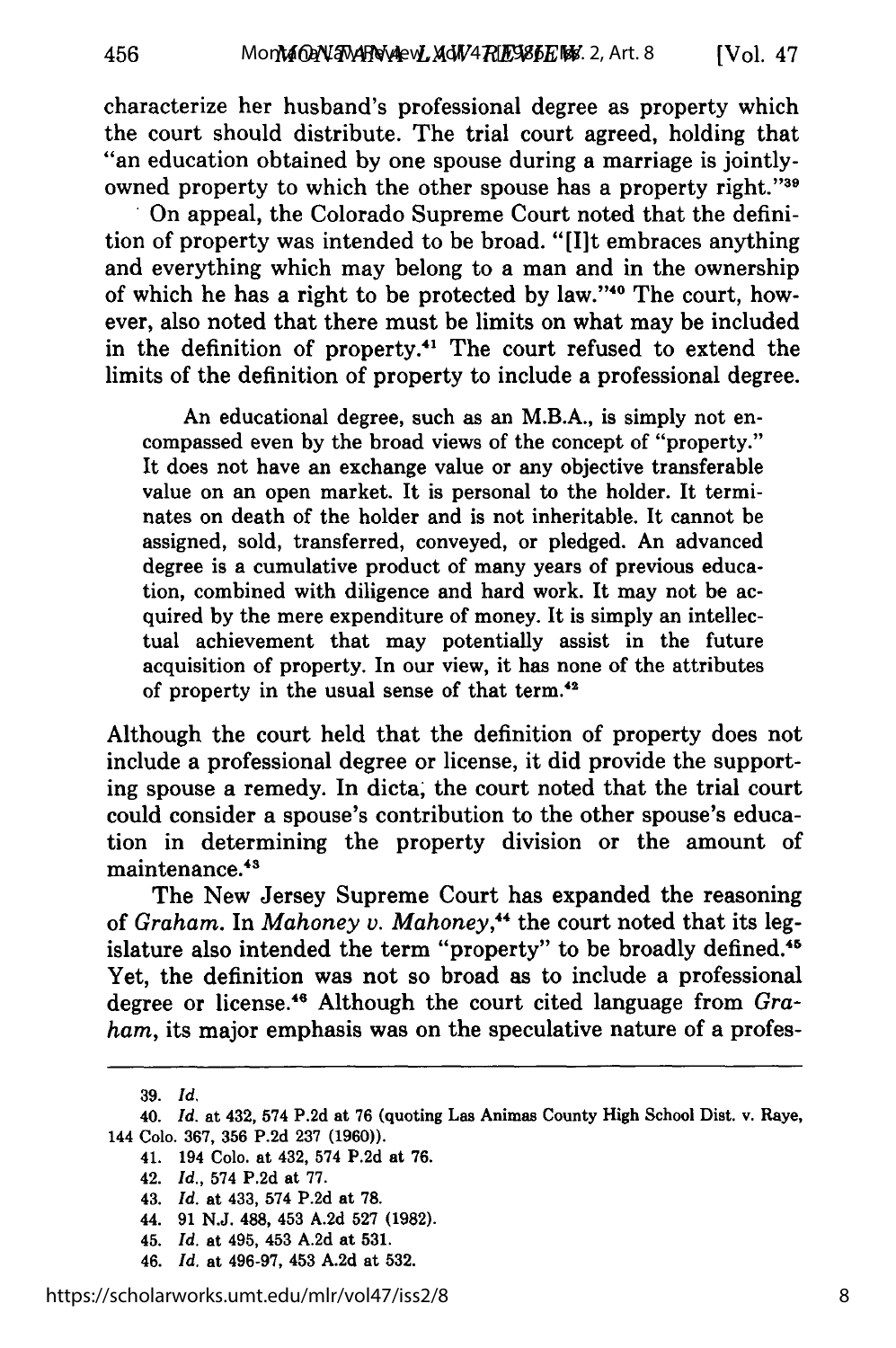sional degree. The court held that distribution of a professional degree would require distribution of property that the student spouse may never acquire.<sup>47</sup> In addition, it would involve distribution of assets which would be acquired after termination of the marriage rather than during marriage as required **by** statute. 48 Because the value of a professional degree is so speculative and so personal in nature the court concluded that treatment of the degree as property would be unfair to the student spouse.<sup>49</sup> The court expressed reluctance to treat the marriage as a "business arrangement in which the parties keep track of debits and credits, their accounts to be settled upon divorce."50

Similarly, the court in *Mahoney* recognized that the courts must give some consideration to a spouse's contribution to the student spouse's professional degree. "Marriage should not be a free ticket to professional education and training without subsequent obligations."51 Thus, the court held the equities of each case must be examined and "where a spouse has received from his or her partner financial contributions used in obtaining a professional degree or license with the expectation of deriving material benefits for both marriage partners, that spouse may be called upon to reimburse the supporting spouse for the amount of contributions received."<sup>52</sup>

As an alternative theory, some supporting spouses have argued that a remedy should be predicated on unjust enrichment.<sup>53</sup> This theory has not met with wide acceptance. The theory of unjust enrichment carries with it notions of fault. At least one court has stated that it will not "invite the introduction of evidence as to who was at fault in the termination of the marriage before the fruits of the degree could be realized."<sup>54</sup>

The Washington Supreme Court has provided the most comprehensive treatment of a professional degree in a dissolution proceeding. In *Washburn,* the court held that the provisions of Washington's Dissolution of Marriage Act<sup>55</sup> provide sufficient flexibility to compensate the supporting spouse for contributions to the other

- 47. *Id.* at 497, 453 **A.2d** at **532.**
- 48. *Id.*
- 49. *Id.* at **500,** 453 **A.2d** at **533-34.**
- **50.** *Id.,* 453 **A.2d** at **533.**
- **51.** *Id.* at **503,** 453 **A.2d** at **535.**
- **52.** *Id.* at **505,** 453 **A.2d** at **536.**
- **53.** *See, e.g.,* Dela Rosa v. Dela Rosa, **309 N.W.2d 755** (Minn. **1981);** *Hubbard,* **603 P.2d 747.**
	- 54. *Washburn,* **101** Wash. **2d** at **176, 677 P.2d** at **157.**

**55. WASH. REV. CODE ANN.** §§ **26.09.011-.09.902 (1986).**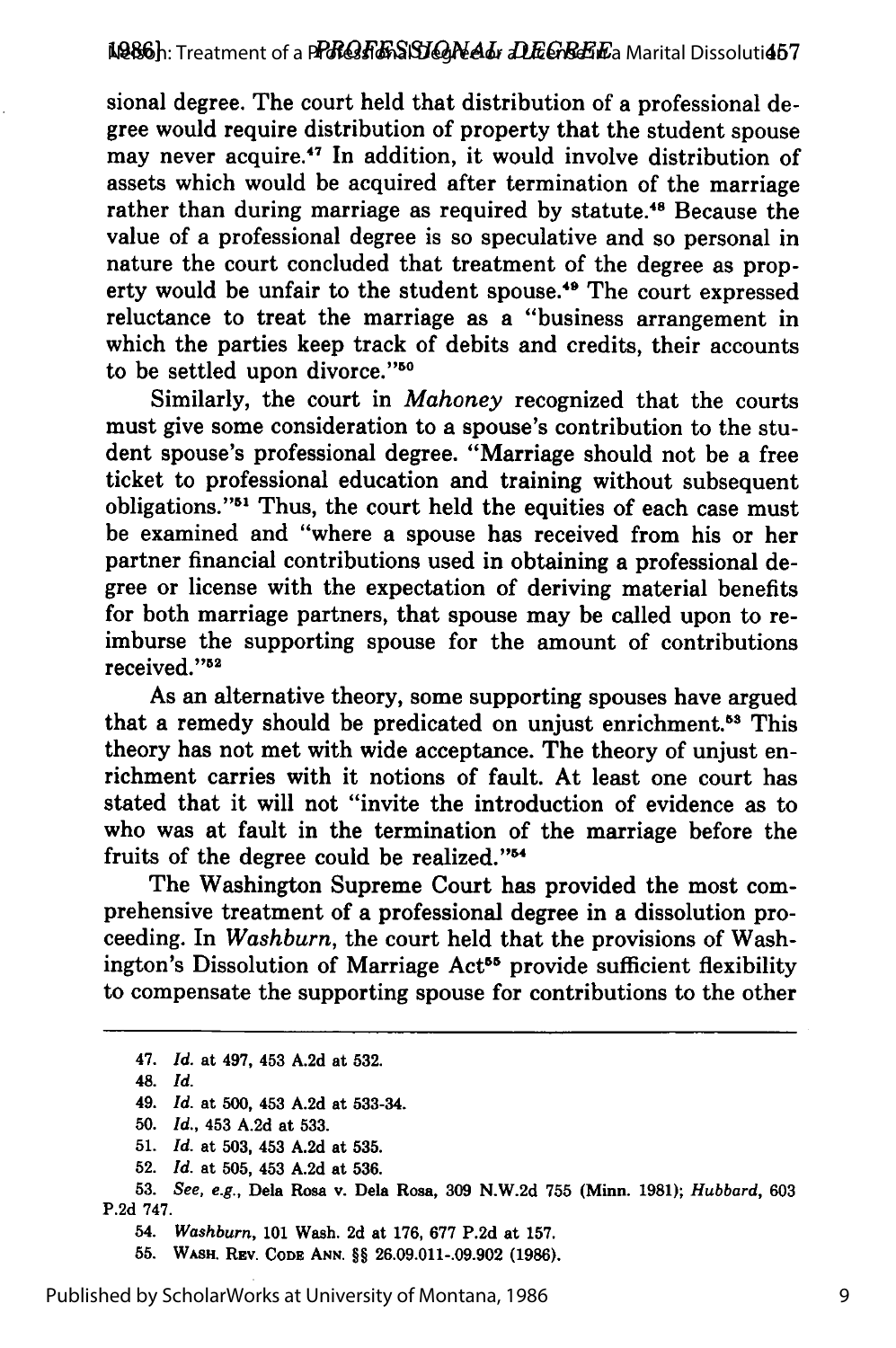spouse's education without defining a professional degree or license as property.56 The court held:

When a person supports a spouse through professional school in the mutual expectation of future financial benefit to the community, but the marriage ends before that benefit can be realized, that circumstance is a "relevant factor" which must be considered in making a fair and equitable division of property and liabilities pursuant to RCW 26.09.080, or a just award of maintenance pursuant to RCW 26.09.090.57

The court did not provide a precise formula for dividing property or awarding maintenance. Instead, it left this determination to the discretion of the trial courts.<sup>58</sup> The court, however, directed the

**57.** *Id.* at **178, 677 P.2d** at **158. WASH.** REV. **CODE ANN.** § **26.09.080 (1986)** provides: In a proceeding for dissolution of the marriage, legal separation, declaration of invalidity, or in a proceeding for disposition of property following dissolution of the marriage **by** a court which lacked personal jurisdiction over the absent spouse or lacked jurisdiction to dispose of the property, the court shall, without regard to marital misconduct, make such disposition of the property and the liabilities of the parties, either community or separate, as shall appear just and equitable after considering all relevant factors including, but not limited **to:**

**(1)** The nature and extent of the community property;

(2) The nature and extent of the separate property;

**(3)** The duration of the marriage; and

(4) The economic circumstances of each spouse at the time the division of property is to become effective, including the desirability of awarding the family home or the right to live therein for reasonable periods to a spouse having custody of any children.

**WASH. REV. CODE ANN.** § **26.09.090 (1986)** provides:

**(1)** In a proceeding for dissolution of marriage, legal separation, declaration of invalidity, or in a proceeding for maintenance following dissolution of the marriage **by** a court which lacked personal jurisdiction over the absent spouse, the court may grant a maintenance order for either spouse. The maintenance order shall be in such amounts and for such periods of time as the court deems just, without regard to marital misconduct, after considering all relevant factors including but not limited to:

(a) The financial resources of the party seeking maintenance, including separate or community property apportioned to him, and his ability to meet his needs independently, including the extent to which a provision for support of a child living with the party includes a sum for that party as custodian;

**(b)** The time necessary to acquire sufficient education or training to enable the party seeking maintenance to find employment appropriate to his skill, interests, style of life, and other attendant circumstances;

(c) The standard of living established during the marriage;

**(d)** The duration of the marriage;

**(e)** The age, physical and emotional condition, and financial obligations of the spouse seeking maintenance; and

**(f)** The ability of the spouse from whom maintenance is sought to meet his needs and financial obligations while meeting those of the spouse seeking maintenance.

**58.** *Washburn,* **101** Wash. **2d** at **179, 677 P.2d** at **158.**

<sup>56.</sup> *Washburn,* 101 Wash. 2d at 1767, 677 P.2d at 157.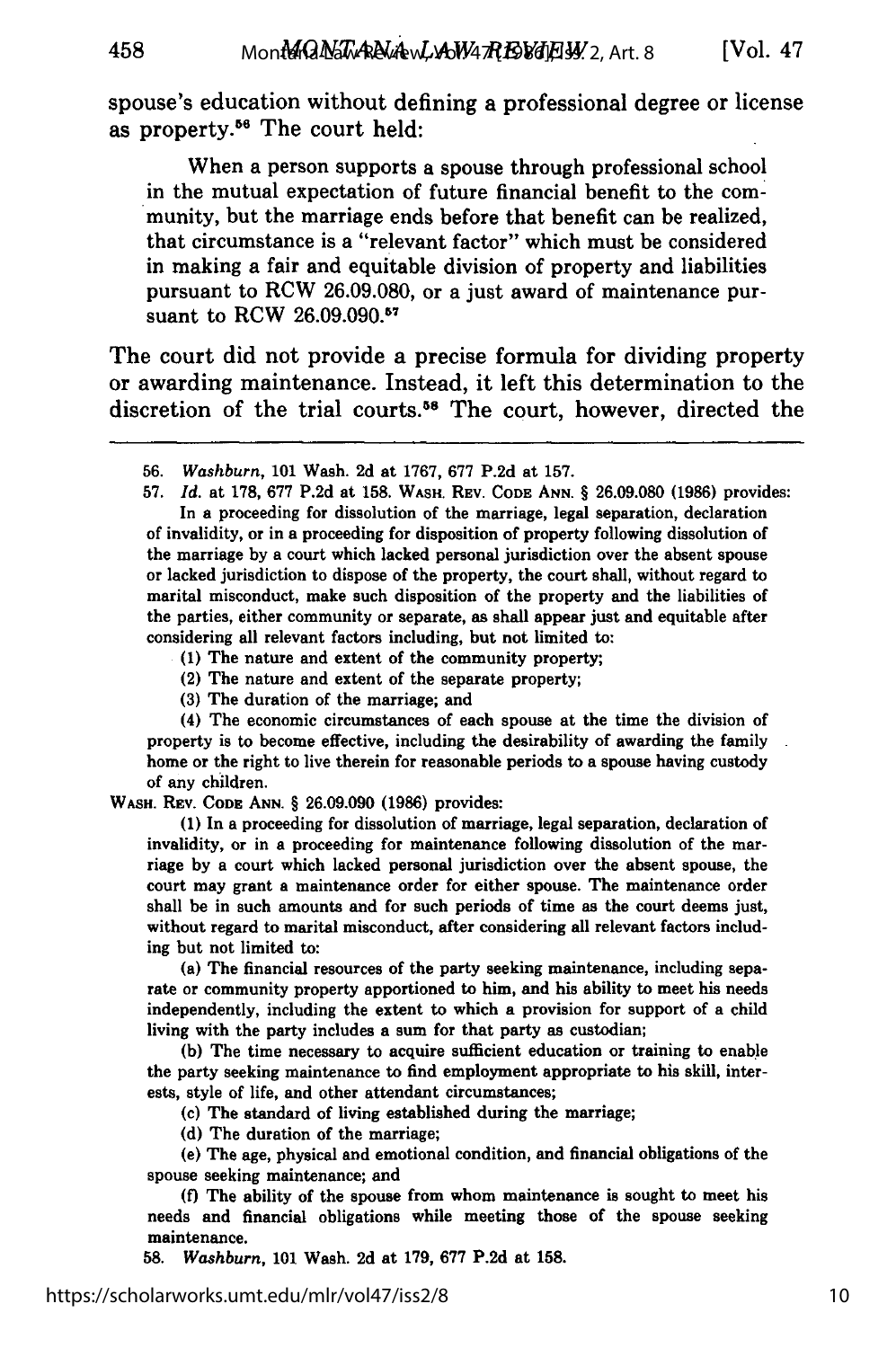**NASG]:** Treatment of a P**rCRO;EF&S[GRe&La DEGREFF&** Marital Dissolutio**45**9

trial courts to consider the following four factors in exercising their discretion:

(1) The amount of community funds expended for direct educational costs, including tuition, fees, books, and supplies

(2) The amount which the community would have earned had the efforts of the student spouse not been directed toward his or her studies **....**

(3) Any educational or career opportunities which the supporting spouse gave up in order to obtain sufficiently lucrative employment. . . .

(4) The future earnings prospects of each spouse, including the earning potential of the student spouse with the professional degree.<sup>59</sup>

These factors take into account both the supporting spouse's contribution to the student spouse's education and the benefits which the supporting spouse expected to derive from that contribution.

#### III. TREATMENT OF THE **PROFESSIONAL** DEGREE OR **LICENSE IN MONTANA**

In Montana, as in most jurisdictions, the division of property in a marital dissolution rests on principles of equity.<sup>60</sup> Consequently, the trial courts have much discretion in determining the division of the marital estate.<sup>61</sup> Although the Montana Supreme Court has never considered whether a professional degree or license should be included in the marital estate, it has held that similar interests are property subject to division upon dissolution.

Both the goodwill of a business and a retirement or pension plan have characteristics similar to a professional degree or license. The Montana Supreme Court has held that both of these interests are property subject to division upon the dissolution of a marriage.<sup>62</sup> The treatment of these two interests as property supports the argument that a professional degree or license should be characterized as property.

**<sup>59.</sup>** *Id.* at **179-80, 677 P.2d** at **159.** The court noted that one means of compensation which might be employed would be to simply grant the supporting spouse "an equal educational opportunity at the student spouse's expense." *Id.* at **181** n.4, **677 P.2d** at **159** n.4.

**<sup>60.</sup> MONT. CODE ANN.** § 40-4-202 **(1985).**

**<sup>61.</sup>** *In re* Marriage of Martens, **-** Mont. **637 P.2d 523, 526 (1981).** "Section 40-4-202 is flexible and it vests a good deal of discretion in the District Court. . **..** We have stated, before and after the adoption of the statute, that each case must be looked at individually, with an eye to its unique circumstances."

**<sup>62.</sup>** Holston v. Holston, **-** Mont. **- , 668 P.2d** 1048 **(1983);** *In re* Marriage of Laster, **197** Mont. 470, 643 **P.2d 597 (1982);** Kis v. Kis, **196** Mont. **296, 639 P.2d 1151 (1982).**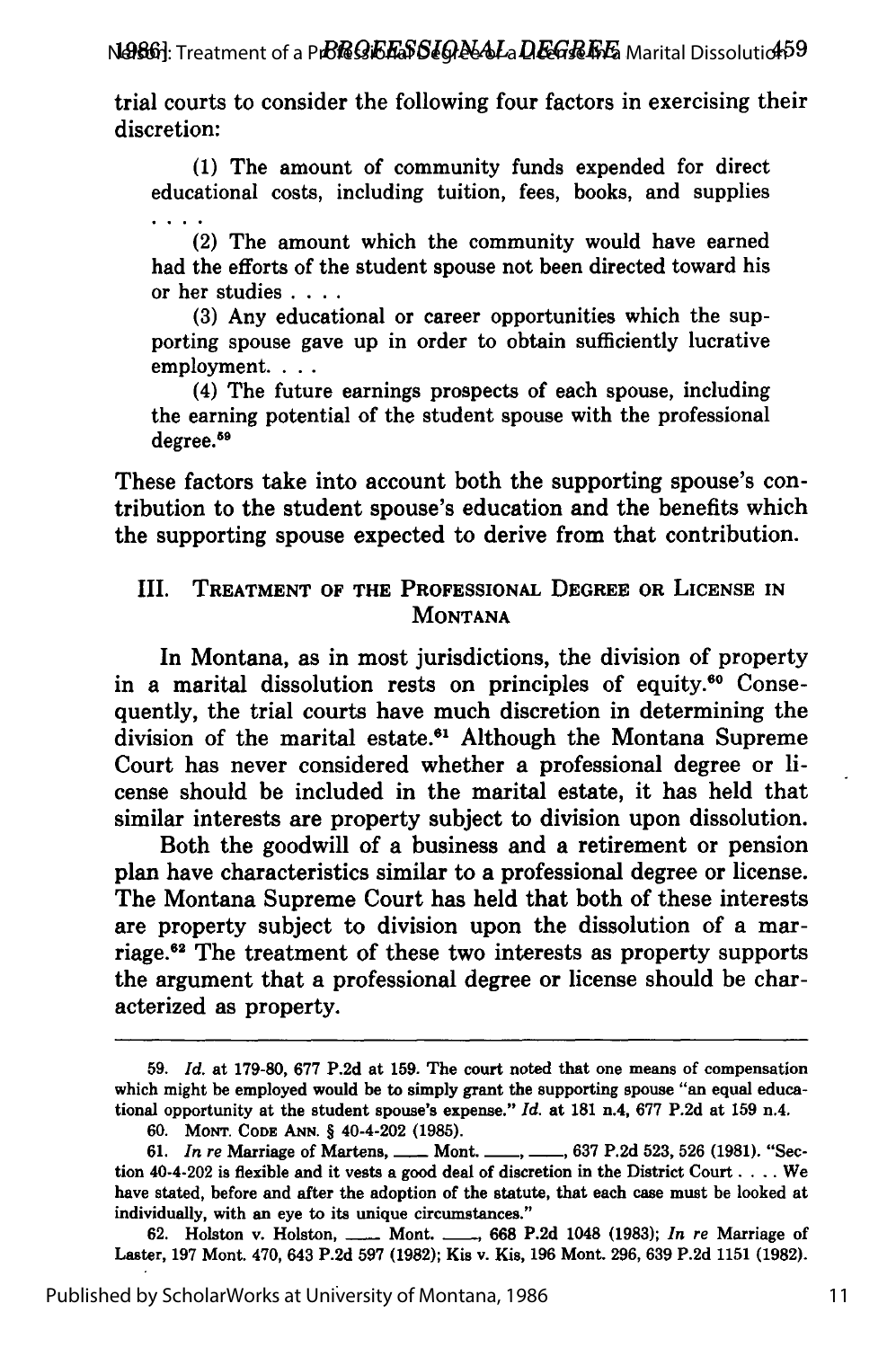The Montana Supreme Court has not provided extensive reasoning in holding that a retirement or pension plan is property subject to division upon dissolution of the marital relationship. The court has simply stated that it is property subject to division.<sup>63</sup> Like a professional degree or license, a retirement or pension plan typically cannot be transferred to third parties. In addition, a retirement or pension plan represents the right to future income. However, unlike a professional degree or license, a retirement plan is not subject to the degree of speculation that is characteristic of a professional degree or license. Further, the right to specified future benefits from a retirement plan vests at some point in time, while the right to future benefits from a professional degree or license never vests. Realization of the benefits of a professional degree or license depends on the continued efforts of the holder. Simply stated, no exact point in time can be identified as the moment when the holder of a professional degree or license is guaranteed that a specified economic benefit will result from the professional degree or license.<sup>64</sup>

In a recent decision, the Montana Supreme Court found the goodwill of an anesthesiology practice to be property subject to division in a marital dissolution.<sup>65</sup> The goodwill of a professional practice resembles a professional degree or license in that both are very personal, difficult to value, and usually not readily marketable. In *Hull v. Hull,* the court recognized the difficulties involved in valuing good will, but did not consider that determinative.<sup>66</sup> The court relied entirely on the Washington Supreme Court's reasoning in *In re Marriage of Fleege.*<sup>67</sup> In *Fleege*, the court held that difficulty of valuation is not a sufficient reason to hold that the goodwill of a professional practice does not constitute marital property."8 Relying on the language of Montana Code Annotated section 40-4-202, which requires a consideration of a multitude of factors, including "the opportunity of the parties for future acquisition of capital assets and income,"<sup>69</sup> the Montana Supreme Court

- 68. *Id.* at 330, 588 P.2d at 1140.
- 69. **MONT. CODE ANN.** § 40-4-202(1) (1985).

<sup>63.</sup> *See* Hull v. Hull, <u>**-- Mont. \_-, 712 P.2d 1317** (1986) (goodwill of a business is</u> a marital asset); *Holston*, **\_\_\_** Mont. **\_\_\_**, 668 P.2d 1048 (retirement plan is a marital asset); Laster, 197 Mont. 410, 643 P.2d 597 (retirement plan is a marital asset); *Kis,* 196 Mont. 296, 639 P.2d 1151 (retirement plan is a marital asset).

<sup>64.</sup> *Compare Kis,* 196 Mont. at 300, 639 P.2d at 1153; *Holston, \_\_* Mont. at \_\_, 668 P.2d at 1050.

<sup>65.</sup> *Hull,* **-** Mont. **\_\_,** 712 P.2d 1317.

**<sup>66.</sup>** *Id.* at **-,** 712 P.2d at 1321.

<sup>67. 91</sup> Wash. 2d 324, 588 P.2d 1136 (1979).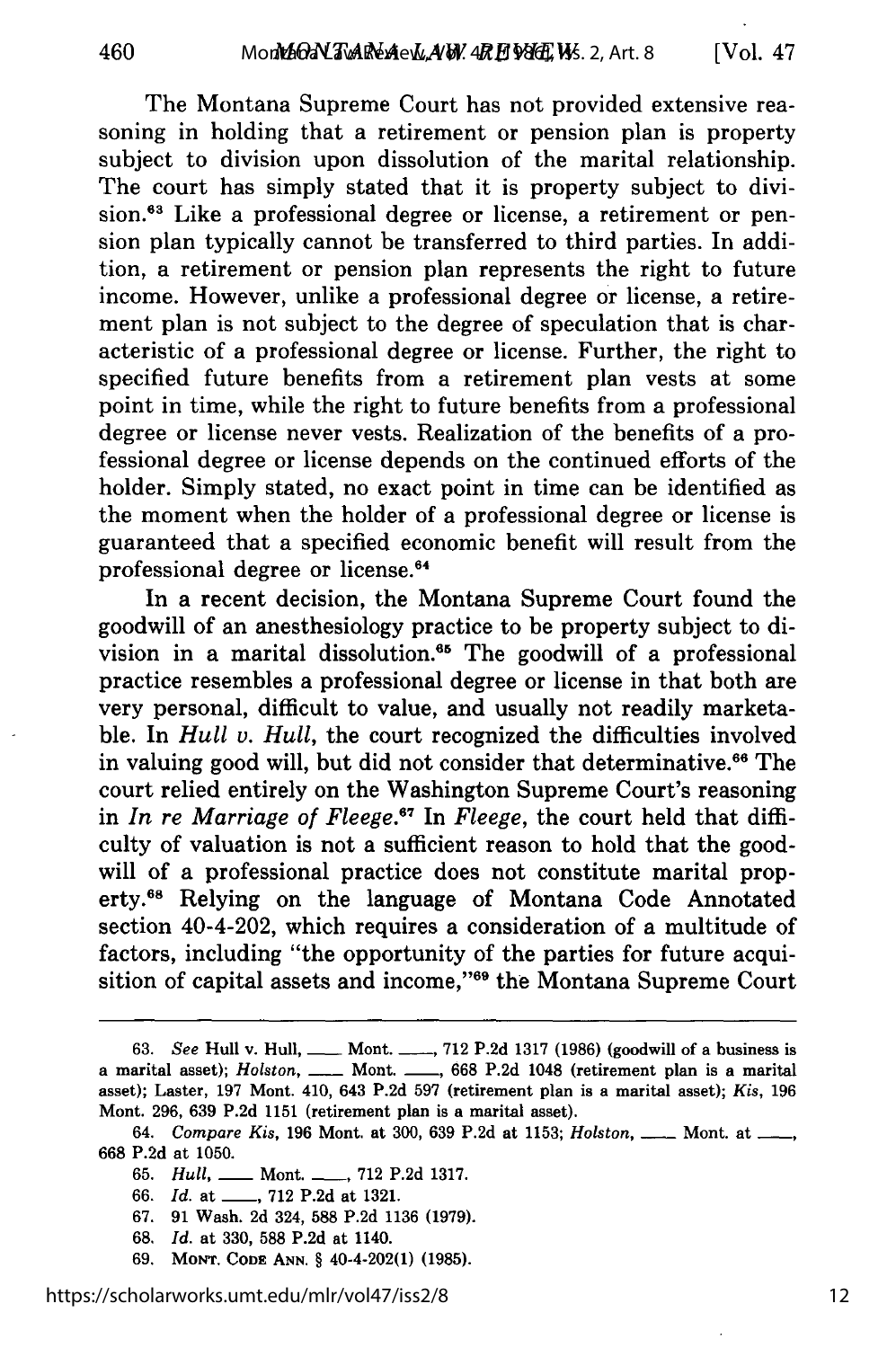adopted the reasoning of *Fleege.70*

*Hull* could be very persuasive in arguing that a professional degree or license should be considered marital property. The goodwill of a professional practice is much more analogous to a professional degree or license than a retirement or pension plan. Thus, the Montana Supreme Court has moved very close to the position that a professional degree or license is marital property.

The major factor which may undercut the persuasive authority of *Hull* is that *Hull* relied on the reasoning of *Fleege.* The Washington Supreme Court decided *Fleege* before it decided *Washburn.* The court in *Washburn* did not consider *Fleege.* Yet it adopted a position with regard to a professional degree or license which is contrary to the court's position with regard to the goodwill of a professional practice. Thus, the persuasive authority of *Hull* is undercut to some extent.

The Montana Supreme Court's treatment of a vested remainder interest may provide additional insight into the position the court will take on the issue. In *In re Marriage of Hill,71* the court addressed the issue of whether a remainder interest should be included in the marital estate. In *Hill* the husband argued that his remainder interest in certain real estate should not be included in the marital estate because it was subject to divestment.72 The court held that "[w]hile the right to possession of a vested future interest is postponed, it is still a property interest that can be distributed. '73 "[Slince such vested interest [can] be sold or otherwise alienated, transferred or mortgaged, the property [has] a present value and should be included [in the marital estate]. '74 The court's reasoning does not condition its holding on the presence of the above qualities in a remainder interest, but it does indicate that those qualities were persuasive. Thus, the absence of those qualities in a professional degree may be sufficient for the court to hold that a professional degree is not marital property.

Ultimately, the Montana Supreme Court must decide if a sufficient policy justification exists for including a professional degree or license in the marital estate. The most compelling justification for such a position is simple fairness. Most people would find it unfair for one spouse to support a student spouse as he obtains a professional degree or license and then be denied any of the ex-

<sup>70.</sup> *Hull*, \_\_\_\_ Mont. at \_\_\_\_, 712 P.2d at 1321.

**<sup>71. 197</sup>** Mont. 451, 643 **P.2d 582 (1982).**

**<sup>72.</sup>** *Id.* at 457, 643 **P.2d** at **586.**

**<sup>73.</sup>** *Id.* at 459, 643 **P.2d** at **587.**

<sup>74.</sup> *Id.*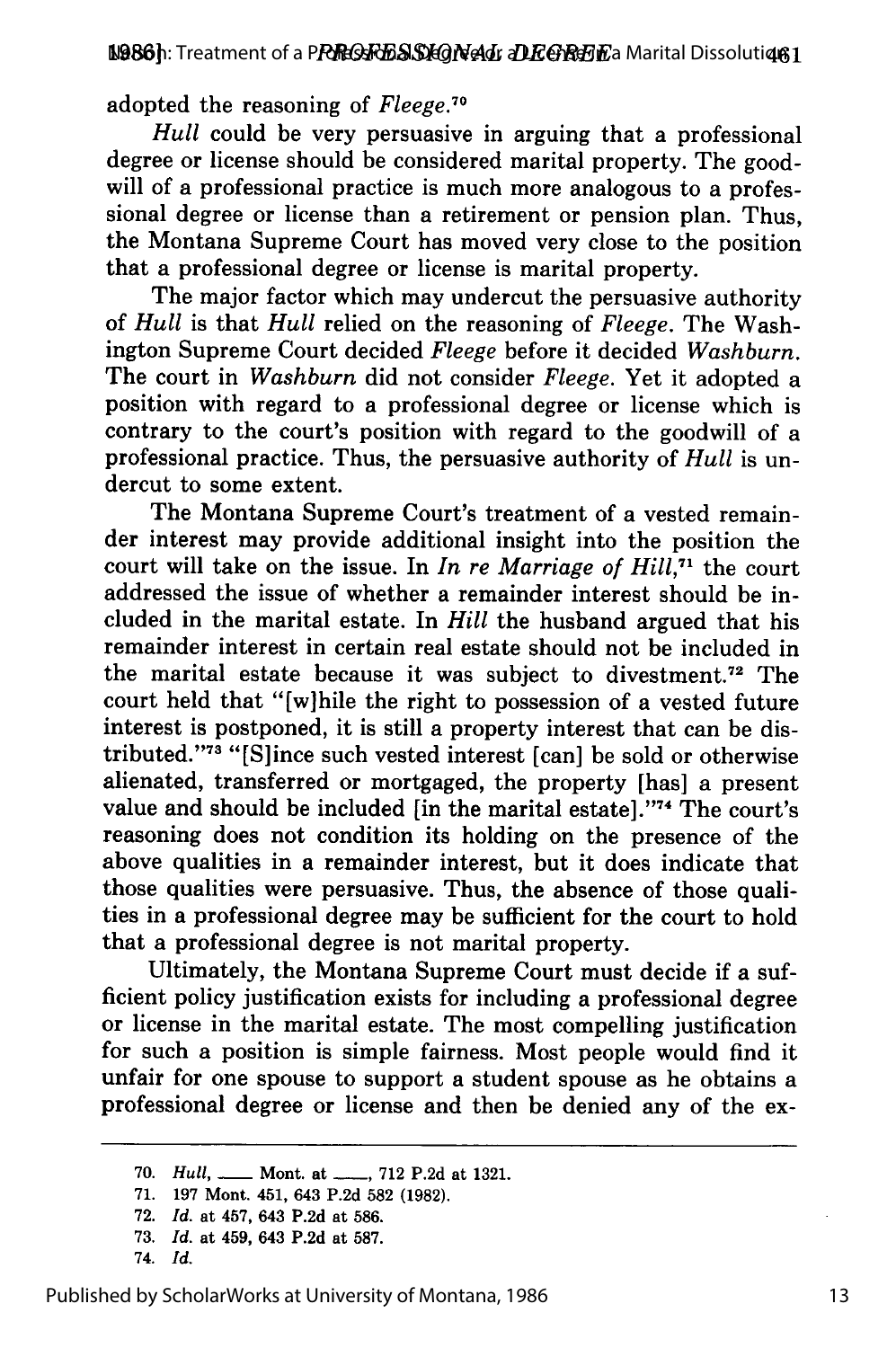pected benefits of that support when the marriage dissolves shortly after the student spouse obtains the degree. Montana's existing legal framework may have sufficient flexibility to address this problem without the need to characterize a professional degree or license as marital property.

Montana Code Annotated section 40-4-202 directs the trial court to consider a number of factors in determining an equitable division of the marital estate.

In making apportionment, the court shall consider the duration of the marriage and prior marriage of either party; antenuptial agreement of the parties, the age, health, station, occupation, amount and sources of income, vocational skills, employability, estate, liabilities, and needs of each of the parties; custodial provisions; whether the apportionment is in lieu of or in addition to maintenance, and the opportunity of each for future acquisition of capital assets and income. The court shall also consider the contribution or dissipation of value of the respective estates and the contribution of a spouse as a homemaker or to the family unit **75**

These factors should allow a trial court to consider a spouse's professional degree or license in dividing the marital estate. Thus, a trial court should be able to consider the nonstudent spouse's contribution to the other spouse's professional degree or license as well as the failed expectations that result from the dissolution.

Even where the parties have not accumulated sufficient assets to completely address the problem of fairness, Montana's maintenance statute could be interpreted to resolve this issue. In *Washburn,* for example, the Washington Supreme Court formulated a reasonable approach to the problem under a statutory framework similar to Montana's. Montana could use a similar formula to address the unfairness of the typical situation without going so far as to hold that a professional degree or license is marital property.

### IV. **CONCLUSION**

Courts do not agree that a professional degree or license constitutes marital property. Yet, for the most part, the courts do agree that a spouse's contribution towards the attainment of the other spouse's professional degree or license should not be ignored. If the Montana Supreme Court chooses to treat a professional degree or license as marital property, it would be adopting a minority position. Such a position would also run contrary to the very na-

**<sup>75.</sup> MONT. CODE ANN.** § **40-4-202(1) (1985).** https://scholarworks.umt.edu/mlr/vol47/iss2/8